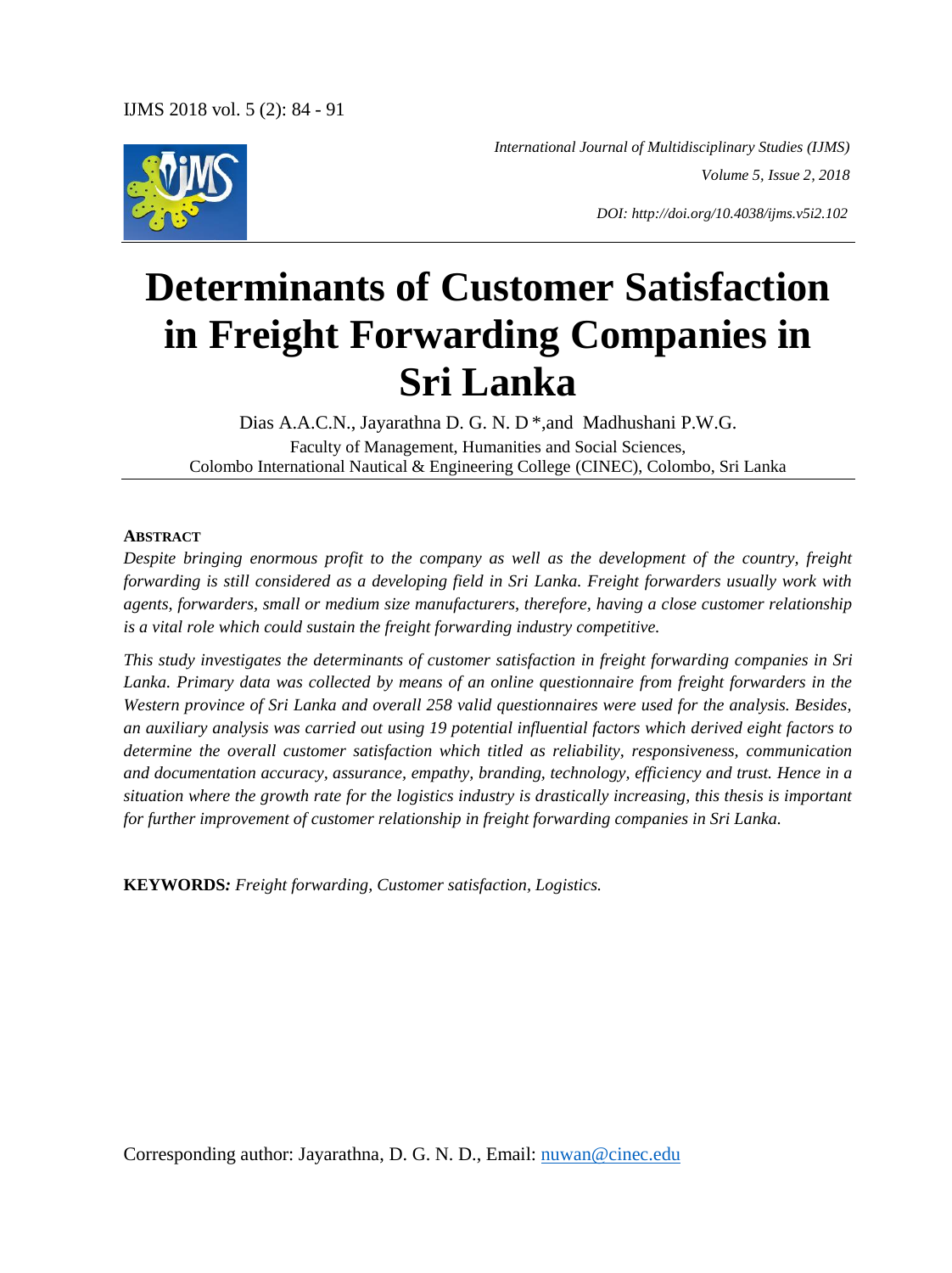### **1. INTRODUCTION**

Since 1980s open economic environment results in a massive growth in imports and exports sector in Sri Lanka which requires efficient freight forwarding solutions in order to cater the trading demand thus freight forwarding companies and logistics industry had to make a revolution in the industry. However, there was an issue as the industry was unregulated and had no controlling body to ensure freight forwarders work process where different forwarders in different countries play as per their own terms.

Nevertheless, uniformity among freight forwarders is utmost important thus Sri Lanka Freight Forwarders Association (SLFFA) was officially opened for standardized the industry which is a milestone in freight forwarding industry in Sri Lanka. All of these standard and efficient processes are required for offering a better service to customers as customers are the most important aspect in the service industry. Thus, from the perspective of customers, service required is different from one country to another and in the Sri Lanka context as well. Indeed, making loyal customers satisfy in order to retain customers and showing a competitive advantage for attracting new customers is very important. But in contrast, it is been competitive in Sri Lanka due to the requirement of customized services whilst having well-executed systems.

Accordingly, with the global competition more than ever before, freight forwarding companies are now ready to use relationship marketing strategy to build, maintain and enhance the solid relationship with customers to secure customer loyalty with the aim of making customer satisfaction for better loyalty.

Therefore, the objectives of this research are;

- $\bullet$  To determine the factors affecting customer satisfaction in freight forwarding companies in Sri Lanka.
- $\supset$  To study customer satisfaction among freight forwarding companies in Sri Lanka.
- $\supset$  To propose solutions to enhance customer satisfaction in freight forwarding services in Sri Lanka.

#### **2. LITERATURE SURVEY**

#### **2.1 Role of Freight Forwarder**

Freight forwarding is a "services of any kind relating to the carriage, consolidation, storage, handling, packing or distribution of the Goods as well as ancillary and advisory services in connection therewith, including but not limited to customs and fiscal matters, declaring the Goods for official purposes, procuring insurance of the Goods and collecting or procuring payment or documents relating to the Goods" (Malika, 2015)

# **2.2 Freight Forwarders as Decision-Makers in Multimodal Transport**

Freight forwarders are being one of the decision makers employed in choosing the appropriate transportation mode. A freight forwarder organizes the safe, efficient movement of goods on behalf of an exporter, importer or another company operation, sometimes including dealing with packing and storage. (Gourdin, 2006) as cited in (Horch, 2009) defined the main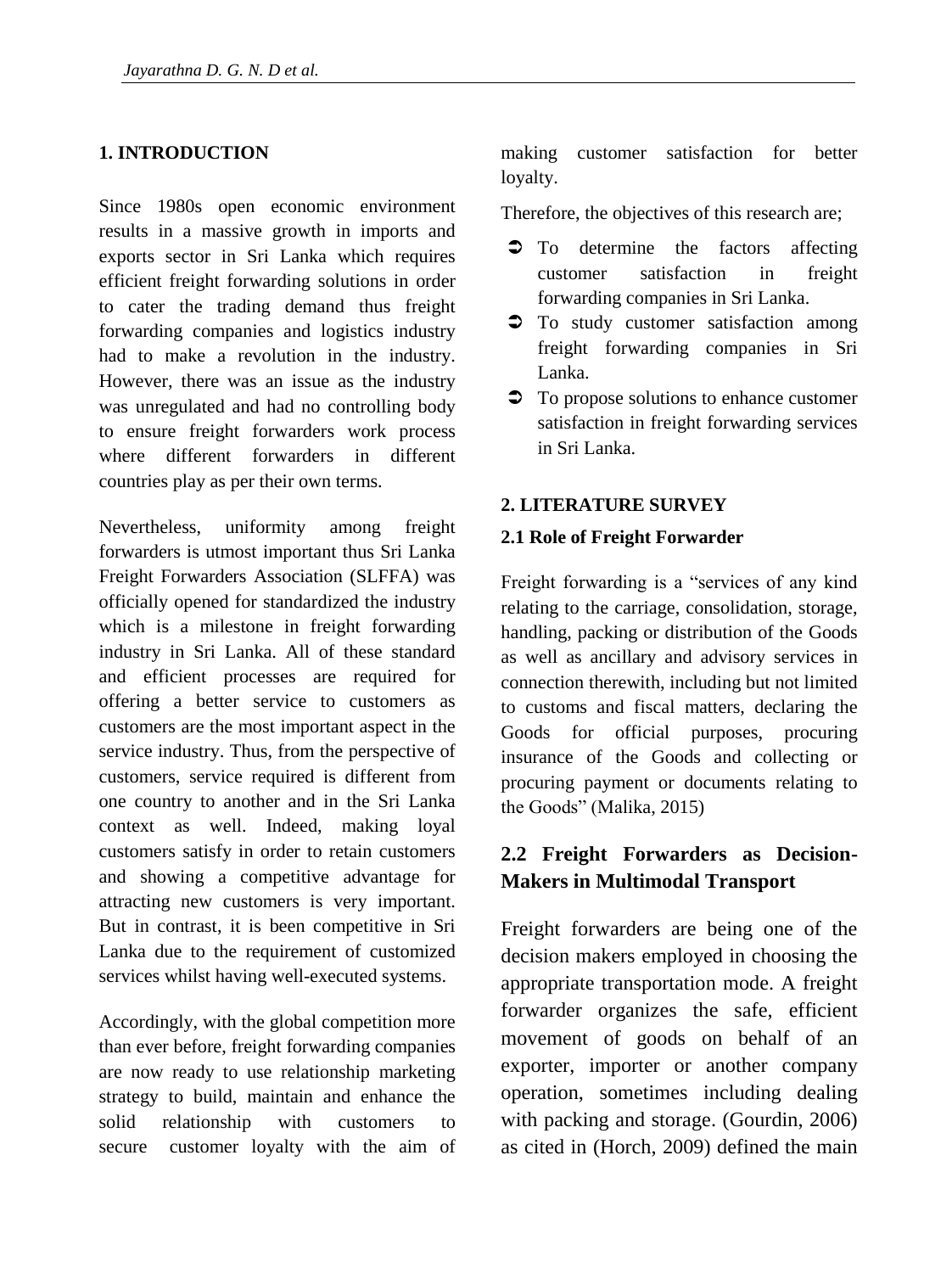task of freight forwarders as combining many small shipments into a single large one by providing fewer freight rates. The traditional forwarding function can be divided into documentation planning and costing routes, booking and coordinating freight, arranging ancillary services such as warehousing and packing, consolidation, paying charges due to carriers, ports, customs etc. However, the role of the freight forwarder is to complete the work done with customer satisfaction as per the decision made by the customer in order to maintain customer loyalty for future business as well.

# **2.3 Customer Service in Logistics**

The three main elements of customer service in logistics are pre-transaction, transaction and post-transaction. The first one means that the factors of customer service occur before the actual order takes place. These elements must be provided by the supplier, for instance, supplier should make sure whether the stock is still available and order cycle time is appropriate and consistent. Secondly, transaction elements are directly linked to the transaction and most commonly concerned with logistics. Customers usually evaluate customer service quality based on these factors such as accurate invoices and orders, on-time delivery, consistent product quality, etc. Last but not least, post-transaction elements relate to the factors occurring after the delivery takes place. This element has two sub-categories: relationship service and relationship quality. The former one includes after-sales support, actual delivery time, helpful customer service representatives and offered customized services. The latter one relates to trust, commitment and integrity between supplier and client (Truong, 2012).

# **3. METHODOLOGY**

The survey was conducted by using an online distributed questionnaire which was available for 45 days in the internet focusing on western provincial freight forwarders due to the inability of covering all the SLFFA registered Freight Forwarders Island wide. According to the research topic, the researcher has identified variables which are affecting the research output as independent and dependent variables through the Literature reviews carried out in the research.

Primary data has been collected through the above said online questionnaire and secondary data was collected through reports, books, journals, and articles as well. A convenient sample of 108 freight forwarders was selected for data collecting using simple random sampling method whilst 4 questionnaires have been distributed for each company focusing on 300 responds to the survey.

As a result, 258 responses have been received which is more than 50% response rate. In the meantime, descriptive analysis has been conducted for demographics data presentation and SPSS analytical software was used for analyzing the factors. The method used was Bartlett's & Kaiser-Meyer-Olkin (KMO) test, Communalities, Total Variance, and Rotated Component Matrix, Chi-square and etc.

# **4. RESULTS & DISCUSSION**

# **4.1 Descriptive Analysis**

According to the respondents which were satisfied with the rate is given was 81.3% where not satisfied response was 18.6% where it concludes that more companies in Sri Lanka already agrees with the current freight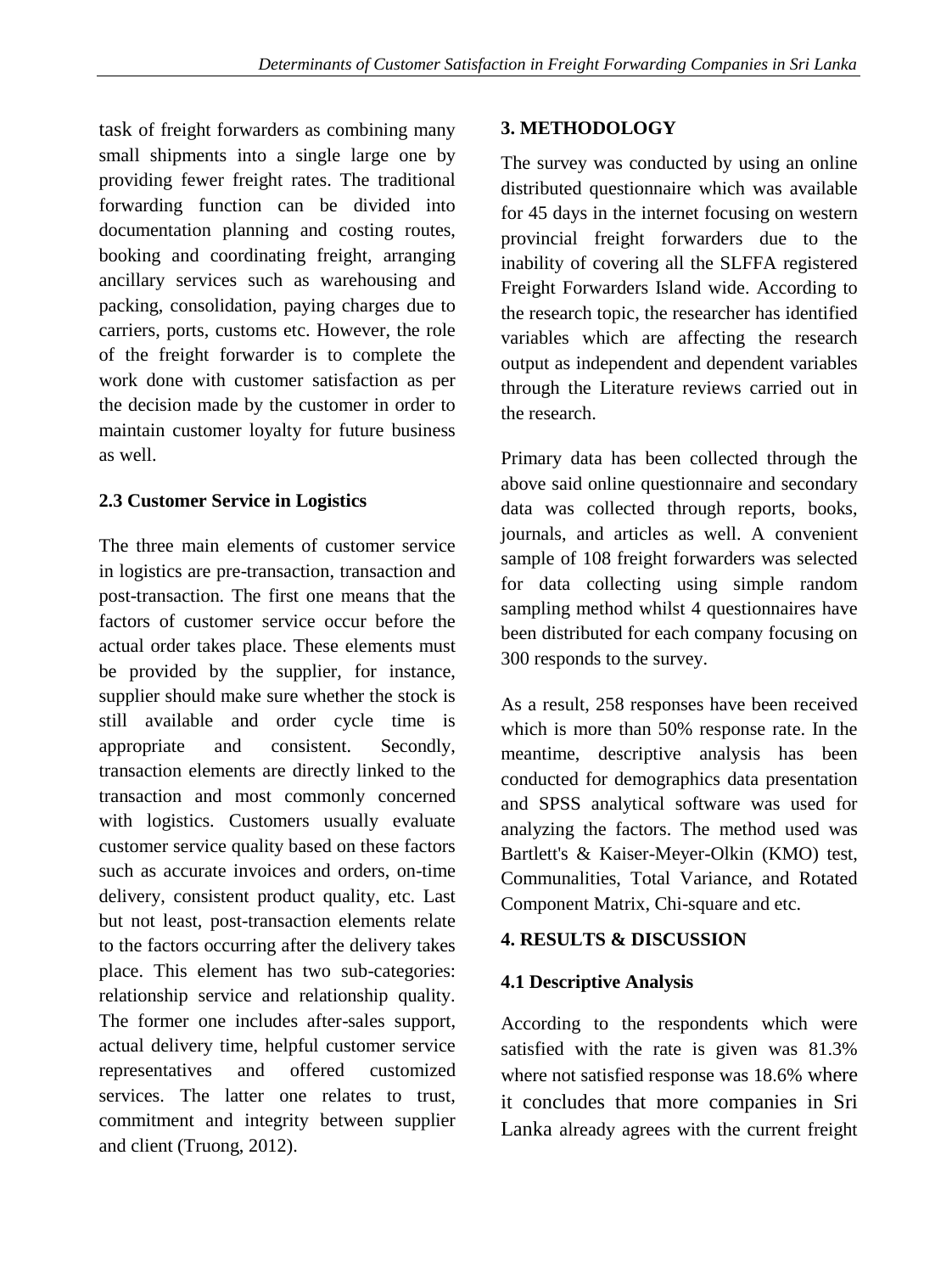rates using in the freight forwarding industry in Sri Lanka.



# **Figure 1:** Satisfaction with the Rates Given to Customers

As shown in Figure 2, majorities of the respondents in the sample represents as they have below 3 years partnership with freight forwarding companies which accounts for 48% of the sample and 19% of companies have experience with 3-5 years. Especially 33% of FF companies have over 5 years of partnership experience where it can conclude that there is more reliable FF companies also existed in the industry whilst lots of FF companies turnover in the market place.



**Figure 2:** Partnering Duration

#### **4.2 Cross Tabulation Hypothesis testing**

|  | <b>Table 1:</b> Hypothesis Testing Statistics |  |  |
|--|-----------------------------------------------|--|--|
|--|-----------------------------------------------|--|--|

| <b>Pair of Variables</b>            | <b>P</b> Value |
|-------------------------------------|----------------|
| Listen to customers' feedback Vs    | .000           |
| take care and pay attention to      |                |
| customers                           |                |
| Gain total trust from customers Vs  | .000           |
| Keeping and Following their         |                |
| promise                             |                |
| Always try to avoid mistakes and    | .000           |
| accidents Vs Customers feel safe    |                |
| when doing transactions             |                |
| Free resolve if there are errors in | .001           |
| documentation Vs Resolve all        |                |
| complaint satisfactorily            |                |
|                                     |                |

For the above information following hypothesis can be built.

 $H_0A$ : Listen to customers' feedback is independent from taking care and pay attention to customers.

H1A: Listen to customers' feedback is dependent from taking care and pay attention to customers.

 $H_0B$ : Gaining total trust from customers is independent from Keeping and Following their promise

 $H_1B$ : Gaining total trust from customers is dependent from Keeping and Following their promise

 $H_0C$ : Trying to avoid mistakes and accidents is independent from feeling safe when doing transactions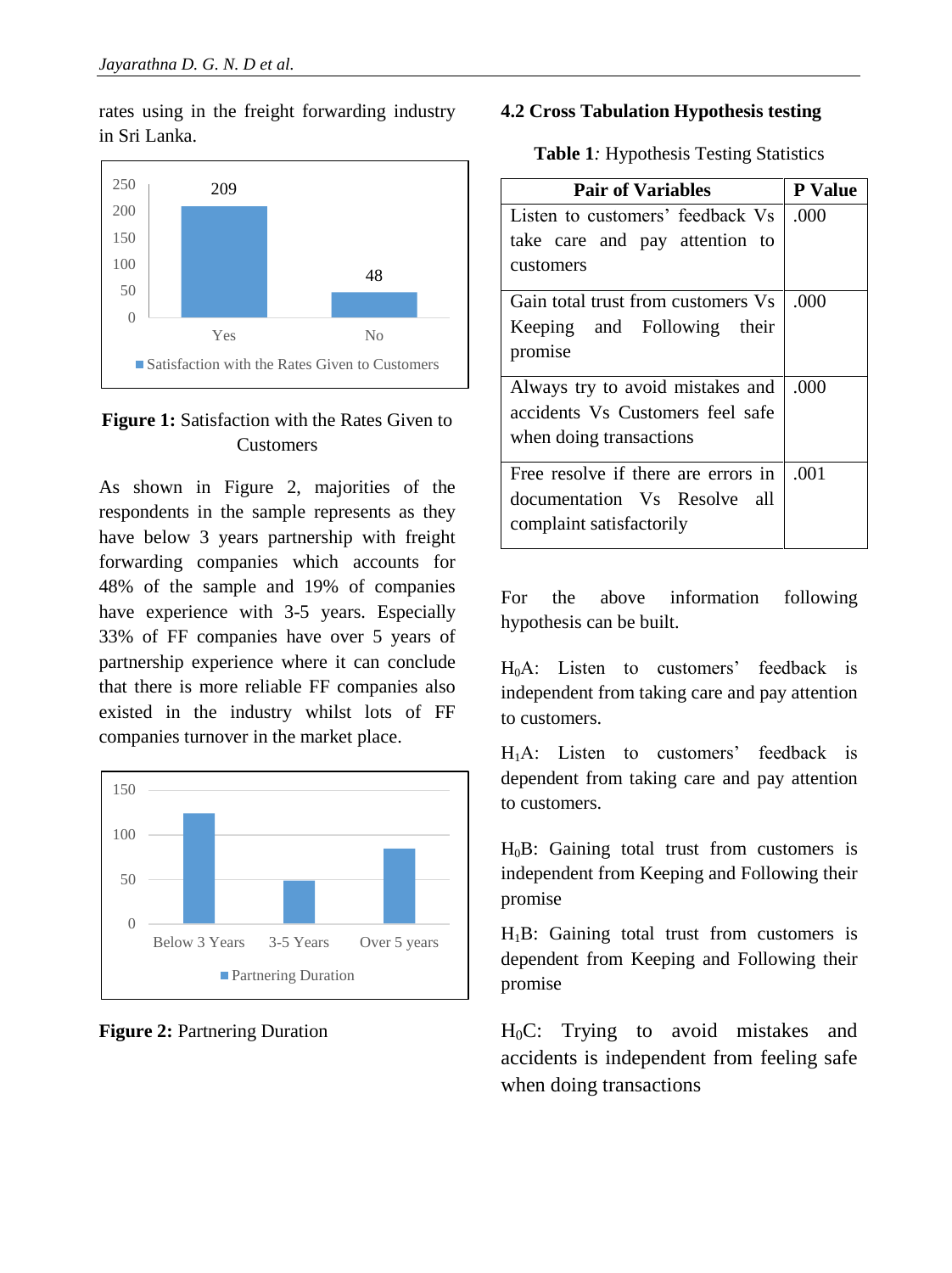$H_1C$ : Trying to avoid mistakes and accidents is dependent from feeling safe when doing transactions

 $H_0D$ : Free resolve if there are errors in documentation is independent from resolving all complaint satisfactorily

 $H_1D$ : Free resolve, if there are errors in documentation, is dependent from resolving all complaint satisfactorily

As per the p-value of all the pair of variables are less than 0.05 hence it can be concluded that the null hypothesis of all the above hypothesis can be rejected and thereby can come to a conclusion that all the first variable in the above pair of variables are dependent on the second variable of the above pair of variables

# **4.3 Factor Analysis**

# **Table 2:**Reliability Analysis

| Cronbach's<br>Alpha | Cronbach's<br>Alpha<br><b>Based</b><br>on <sub>N</sub><br>Standardized Items | of<br>Items |
|---------------------|------------------------------------------------------------------------------|-------------|
| .749                | .774                                                                         | 19          |

According to the results of table 2, the value of Cronbach's Alpha is 0.749 which illustrates better Cronbach's Alpha value. Thus, the reliability of the variables is in a better level and data set can be accepted.

| Kaiser-Meyer-Olkin Measure of<br>Sampling Adequacy. | .689               |         |
|-----------------------------------------------------|--------------------|---------|
| <b>Bartlett's</b><br>of<br>Test                     | Approx. Chi-Square | 2.586E3 |
| Sphericity                                          | Df                 | 171     |
|                                                     | Sig.               | (000)   |

The strength of the relationship among variables is measured using Kaiser-Meyer-Olkin (KMO) and Bartlett's test. KMO test statistic measures the sample adequacy. Since KMO test statistic is greater than 0.6, it can be concluded that the sample is adequate and suitable for factor analysis. According to the table 3 value of Kaiser-Meyer-Olkin is 0.689 where it can be concluded that the sample is adequate.

The hypothesis is given below,

 $H_0$ : Correlation matrix is an identity matrix.

 $H_1$ : Correlation matrix is not an identity matrix.

Furthermore, significant value is 0.000 where it is lower than the recommended P value of 0.05 which lead to rejecting the Null hypothesis hence Correlation matrix is not an identity matrix.

# **Table 4:** Total Variance Explained

|                | Initial Eigenvalues |                  | <b>Extraction Sums of</b><br><b>Squared Loadings</b> |       |                  |                         |
|----------------|---------------------|------------------|------------------------------------------------------|-------|------------------|-------------------------|
| Component      | Total               | % of<br>Variance | Jumulativ<br>$e\%$                                   | Total | % of<br>Variance | <b>Cumulativ</b><br>e % |
| 1              | 4.812               | 25.325           | 25.325                                               | 4.812 | 25.325           | 25.325                  |
| $\overline{c}$ | 2.184               | 11.496           | 36.821                                               | 2.184 | 11.496           | 36.821                  |
| 3              | 1.499               | 7.889            | 44.710                                               | 1.499 | 7.889            | 44.710                  |
| $\overline{4}$ | 1.296               | 6.819            | 51.530                                               | 1.296 | 6.819            | 51.530                  |
| 5              | 1.240               | 6.526            | 58.056                                               | 1.240 | 6.526            | 58.056                  |
| 6              | 1.186               | 6.241            | 64.297                                               | 1.186 | 6.241            | 64.297                  |
| 7              | 1.160               | 6.105            | 70.402                                               | 1.160 | 6.105            | 70.402                  |
| 8              | .966                | 5.085            | 75.488                                               | .966  | 5.085            | 75.488                  |
| 9              | .839                | 4.415            | 79.902                                               |       |                  |                         |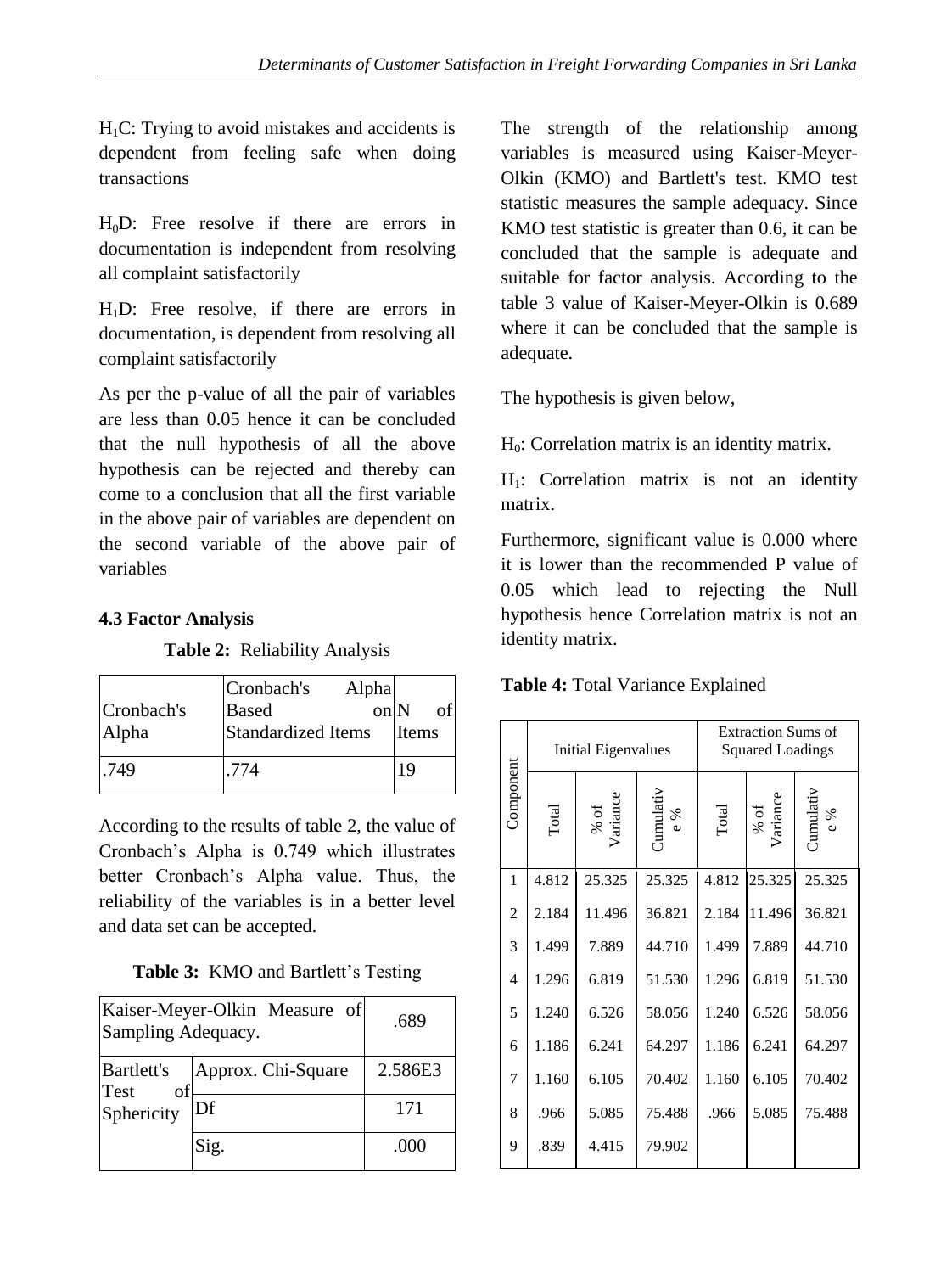As per to table 4, factors are summarised through the Eigenvalues which are greater or closer to one, therefore it initially concludes main 7 factors which have Eigenvalue of greater than one which represents the overall 19 factors in the study however there is another Eigenvalue which more closer to one which is .966 and has the capability to be included in the model hence the above table is generated based on those 8 factors which have overall 75.488% of variance explained by this model.

Those 8 factors are; Empathy, Reliability, Communication and Documentation Accuracy, Responsiveness, Assurance, Efficiency and Trust, Branding and Technology.

Cronbach values of generated factors greater than 0.6 and are considered to be reliable. Thus, Cronbach value of factors 1, 2, 3, 4, 5 and 6 are 0.805, 0.997, 0.731, 0.785, 0.607 and 0.706 respectively.



**Figure 3**: Scree Plot

According to figure 3, there is a sharp turn (elbow) after the 8th Eigenvalue. Therefore, it can be concluded that 8 factors are sufficient to account the total variation. It is further confirmed by the Extraction Sums of Squared Loadings. For further analysis, only eight factors have retained.



*Figure 4 – Overall Customer Satisfaction*

Regarding the overall customer satisfaction in the service quality of Colombo based freight forwarding services were strongly agreed on 22.2% and agreed 55% while on 8.5% neutral, disagree 6.3% and finally strongly disagree on 2.2% which can be concluded that the present situation in the freight forwarding industry is on its satisfactory level in Sri Lanka.

# 5. **CONCLUSION**

Findings of the analysis are summarised here with the intention of matching objective with the findings. In the demographic analysis, out of 300 questionnaires which were distributed among freight forwarding companies, 258 valid responses were collected whereas most of the responses account into the category of interns and contractual where the analysis is mostly based on responses of middle-level positions in the freight forwarding industry.

However, the 81.3% of the respondents which are satisfied with the rates given in the industry are mostly from the perspective of interns and contractual where it concludes that industry is in its satisfactorily level in Sri Lanka when comparing with the rates given.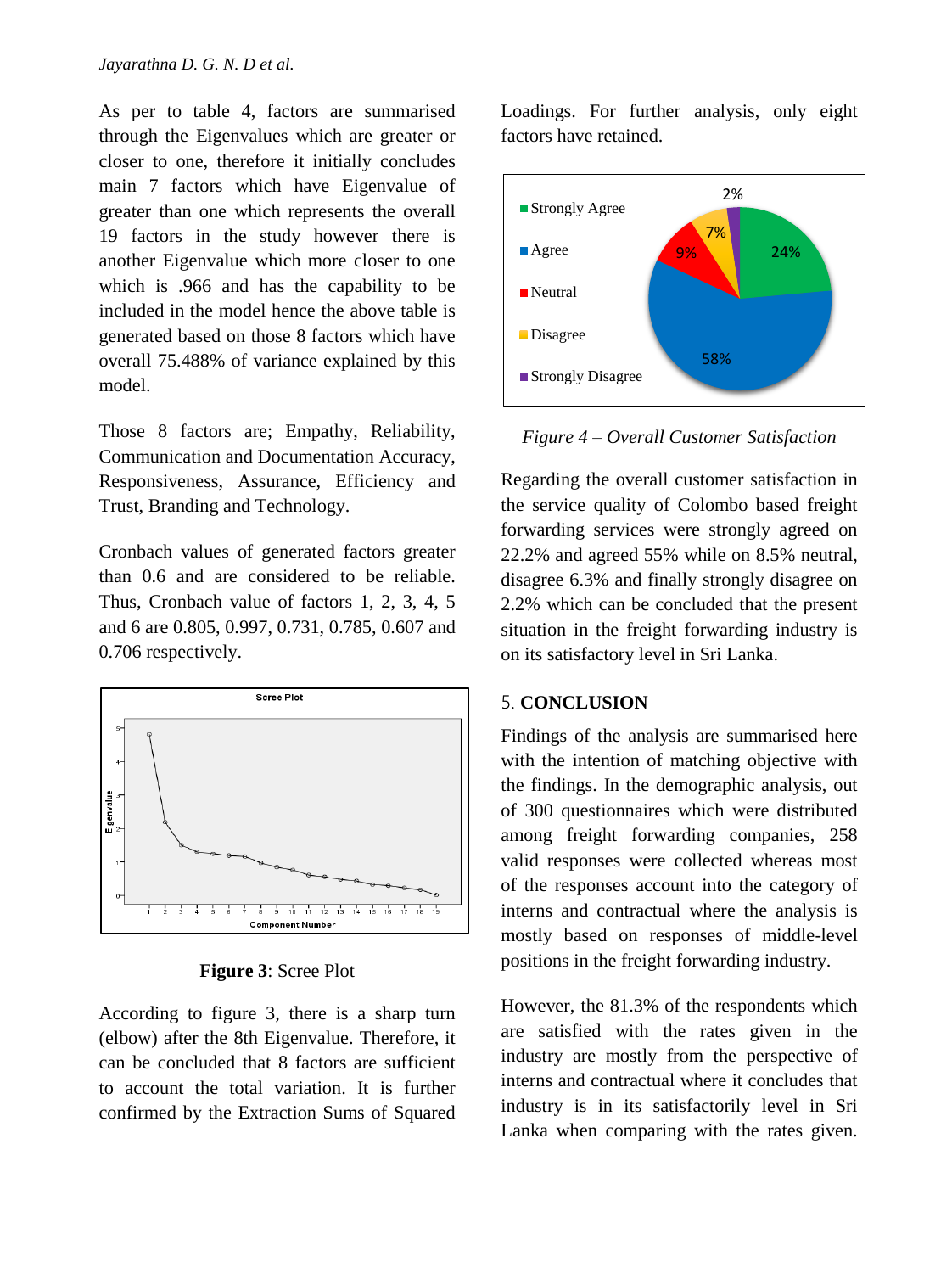Rather, partnering with companies is not only a factor of given rates but also there are more factors such as trust, reliability, and experience. Etc. Hence most of the companies have higher turnover rates due to low experience and failure to maintain trust and reliability whilst the respondents that have a relationship over five years also exist in the industry due to the building of trust with the customer.

In the factor analysis, it wraps up that all the 19 factors can be compressed into final 8 factors which represent the industry variance with 75.48%. Those summarised factors are Empathy, Reliability, Communication and Documentation Accuracy, Responsiveness, Assurance, Efficiency and Trust, Branding and Technology where above factors help to identify the scenarios where the freight forwarding industry should be prioritized, improved where factors which were not significant should not be highlighted.

Finally, service quality is determined by the customers and is ultimately measured in the total satisfaction level hence in order to ensure high service quality; the company must strive to meet customers' needs and expectations in the service offer and throughout every stage of the service delivery.

In recommendation for the government, planning and upgrading infrastructure are the most important priorities. Logistics operations cannot develop if infrastructure, ports, warehouses, etc. are not invested properly. Therefore, the government should improve infrastructure to meet the rising needs of logistics, reduce logistics cost and increase competitiveness for Sri Lankan freight forwarders because narrow road system and traffic jams everywhere are one of the emerging problems at the moment.

In addition, Sri Lanka Customs should be further improved and should be modernized as soon as possible. Not only Sri Lanka customs procedures are very complicated and not transparent but customs staffs are also authoritarian and corrupted, which really affects the quality of logistics services as well as the development of the domestic freight forwarding industry.

# **ACKNOWLEDGMENT**

Authors wish to acknowledge academic and non-academic staff members in CINEC Campus for providing guidance to make this research a success. Also, special thank goes to Freight Systems Lanka for providing research information as well. Finally, my colleagues and all other people who have given their support in this regard are highly appreciated as well.

# **REFERENCES**

ALICAN, A. (2012) Evaluating Customer Loyalty In Association with CRM in Freight Forwarder Firms. Department of Marketing and Logistics, Jonkoping International Business School. Vol 40, Pp. 1004 -101

DANIEL, C. N., LUKONG, L. P. (2010). Using the SERVQUAL model to assess service quality and customer satisfaction. An Empirical Study of Grocery Stores in Umea.

JULIA, O. ULRIKA, W. (2014) Analysis Of Customer Needs and Service Quality at a Liner Shipping Company, Department of